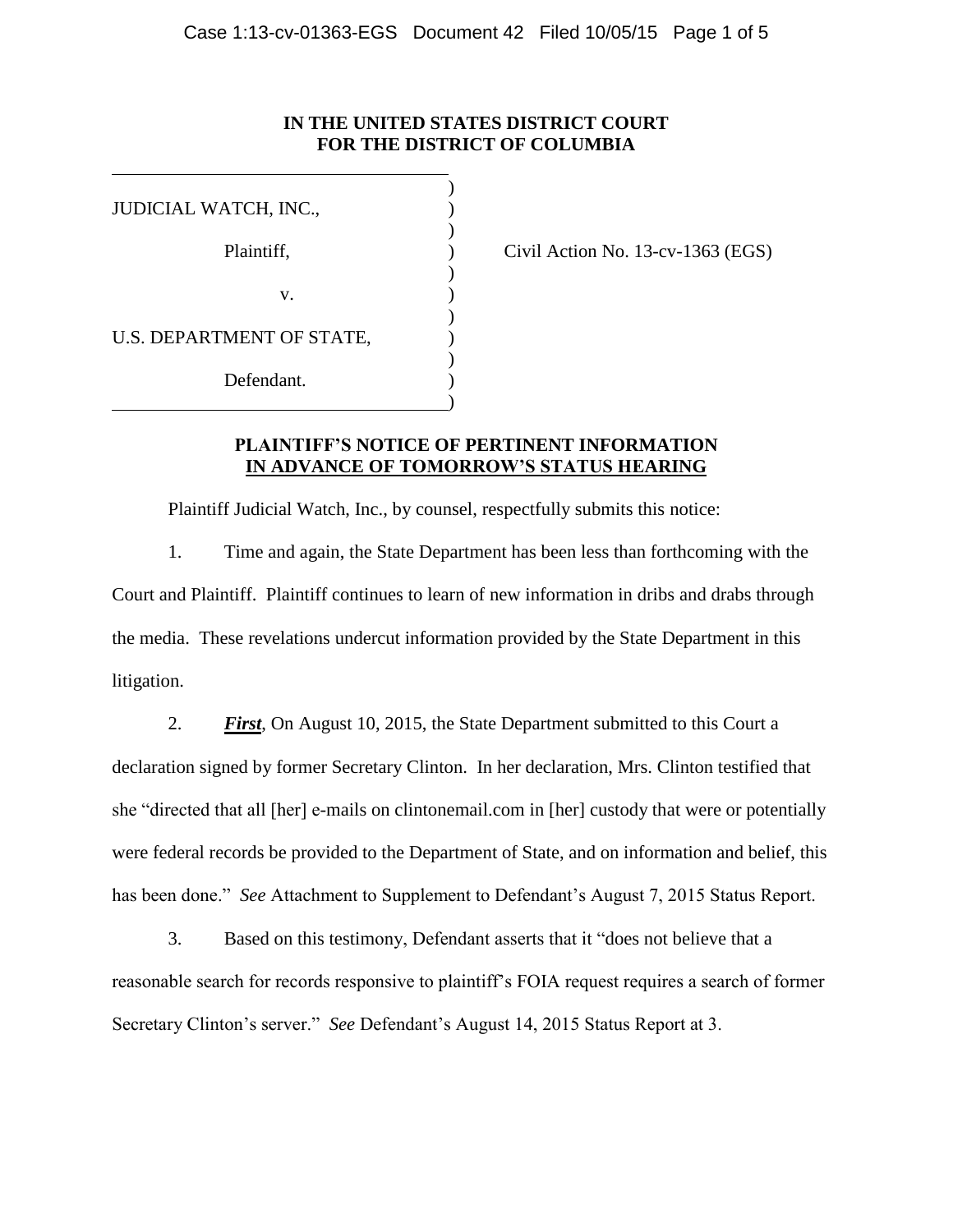#### Case 1:13-cv-01363-EGS Document 42 Filed 10/05/15 Page 2 of 5

4. Yet, on September 25, 2015, CNN reported, "An email chain between former Secretary of State Hillary Clinton and then-commander of U.S. Central Command David Petraeus from January and February 2009 is raising questions about whether some of the emails on Clinton's private email server were mistakenly deemed personal and not included among the 55,000 pages of emails she turned over to the State Department." *See* Elise Labott and Ross Levitt, *New Hillary Clinton email chain discovered*, CNN (Sept. 25, 2015, available at http://www.cnn.com/2015/09/25/politics/hillary-clinton-emails-david-petraeus-benghazi). CNN also reported that "the end of the email chain contained messages" sent or received on the clintonemail.com email account. *Id*. In addition, CNN received a statement from State Department spokesman John Kirby in which Mr. Kirby confirmed that the State Department received "several copies of one email chain between former Secretary Clinton and then Commander of U.S. Central Command David Petraeus which were not previously in the possession of the Department." *Id*.

5. In addition, prior to the discovery of the emails between Mrs. Clinton and Mr. Petraeus, Mrs. Clinton asserted – which has now been proven to be incorrect – that "she did not begin using a clintonemail.com [email] address for State Department business until" March 2009. Amy Chozick, *Hillary Clinton Says She Cannot Explain Why Previously Undisclosed Emails Turned Up*, The New York Times (Sept. 27, 2015, available at http://www.nytimes.com/politics/first-draft/2015/09/27/hillary-clinton-says-she-cannot-explainwhy-previously-undisclosed-emails-turned-up/).

6. Although it now has knowledge that Mrs. Clinton failed to turn over all emails sent or received using a clintonemail.com email account that are potentially federal records, the State Department has not notified the Court of this development.

2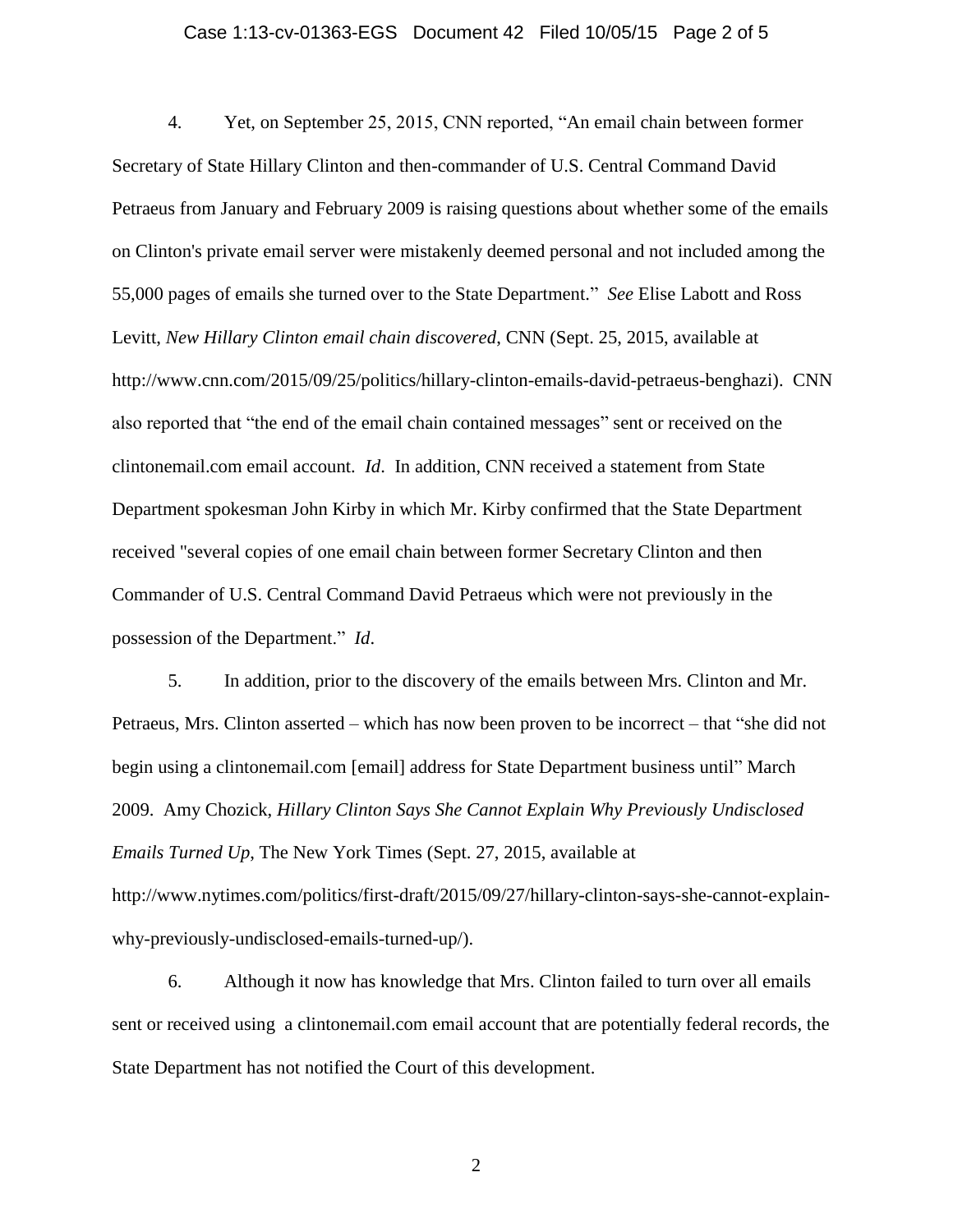#### Case 1:13-cv-01363-EGS Document 42 Filed 10/05/15 Page 3 of 5

7. *Second*, on July 31, 2015, the Court, in part, ordered the State Department to produce copies of all correspondence from the State Department to Mrs. Clinton about government records in her possession. *See* July 31, 2015 Minute Order. On August 6, 2015, the State Department produced, among other documents, a November 12, 2014 letter from Mr. Patrick Kennedy to Ms. Cheryl Mills concerning Mrs. Clinton's collection of government records in her possession. *See Notice of Filing by Department of State*. No other correspondence was produced from the State Department to Mrs. Clinton or her representatives.

8. Yet, the Washington Post recently reported that communications did occur between the State Department and Mrs. Clinton prior to the November 12, 2014 letter. *See* Carol D. Leonnig and Rosalind S. Helderman, *State Department's account of e-mail request differs from Clinton's*, The Washington Post (Sept. 22, 2015, available at http://www.washingtonpost.com/politics/state-departments-account-of-e-mail-request-differsfrom-clintons/2015/09/22/54cd66bc-5ed9-11e5-8e9e-dce8a2a2a679\_story.html). Specifically, State Department Spokesman John Kirby stated, "State Department officials contacted her representatives during the summer of 2014 to learn more about her email use and the status of

9. Plaintiff subsequently requested that the State Department confirm that it complied with the Court's July 31, 2015 order and produced all correspondence from the State Department to Mrs. Clinton about government records in her possession. In addition, Plaintiff requested that if additional correspondence does exist and it has not yet been produced that the State Department promptly provide Plaintiff with copies. In response, the State Department asserts that it was only ordered to provide the November 12, 2014 letter to Plaintiff and refused

emails in that account." *Id*.

3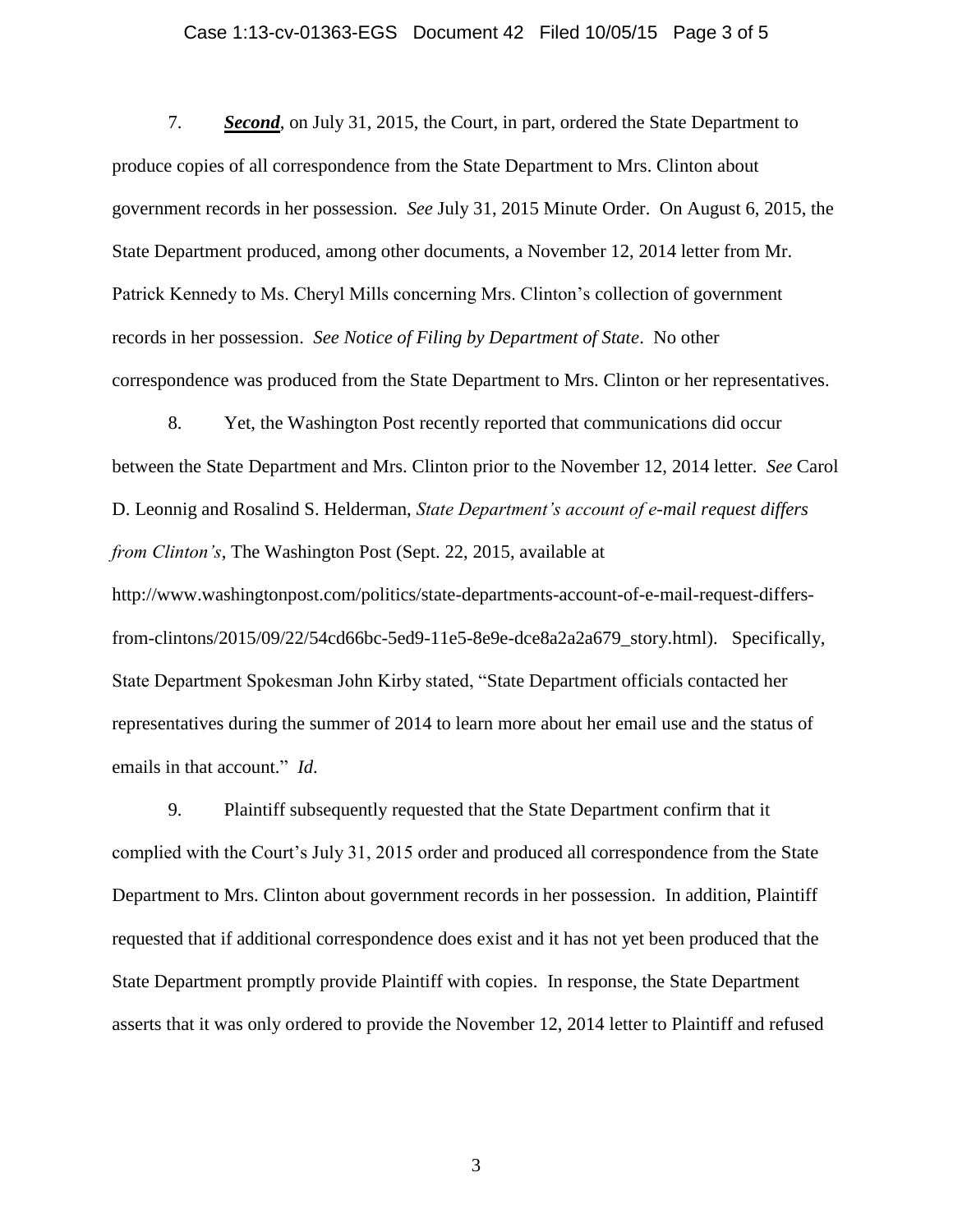#### Case 1:13-cv-01363-EGS Document 42 Filed 10/05/15 Page 4 of 5

to provide copies of any additional correspondence to the Court and Plaintiff or even advise the Court of their existence.

10. *Third*, after being ordered to initiate a dialogue with the FBI, on September 21, 2015, the State Department submitted a letter from the FBI that stated, "At this time, consistent with long-standing Department of Justice and FBI policy, we can neither confirm nor deny the existence of any ongoing investigation, nor are we in a position to provide additional information at this time." *See* Defendant's Status Report at 2.

11. Yet, on September 30, 2015, "FBI director James Comey told reporters . . . that he is 'personally following closely' an investigation into former Secretary of State Hillary Clinton's private email server." *See* Pete Williams, *FBI Director Acknowledges Agency Looking into Clinton Emails*, NBCNews (Oct. 1, 2015, available at http://www.nbcnews.com/news/usnews/fbi-director-acknowledges-agency-looking-clinton-emails-n437061). The State Department however has not updated the Court with this latest information.

12. The Court and Plaintiff patiently have waited as the State Department has been less than forthcoming. It has been over two months since the initial status hearing and we still do not know whether any copies of the emails sent or received by Mrs. Clinton and Ms. Abedin using a clintonemail.com email account during their four years of employment at the State Department exist, and, if so, where they exist.

13. We also do not know whether the FBI – or any other government agency for that matter – has possession of the email server that was used by Mrs. Clinton and Ms. Abedin to conduct official government business during their four years of employment at the State Department. Nor do we know whether the server purportedly in the possession of the FBI – an assumption based on unsworn statements by third parties – is the actual email server that was

4